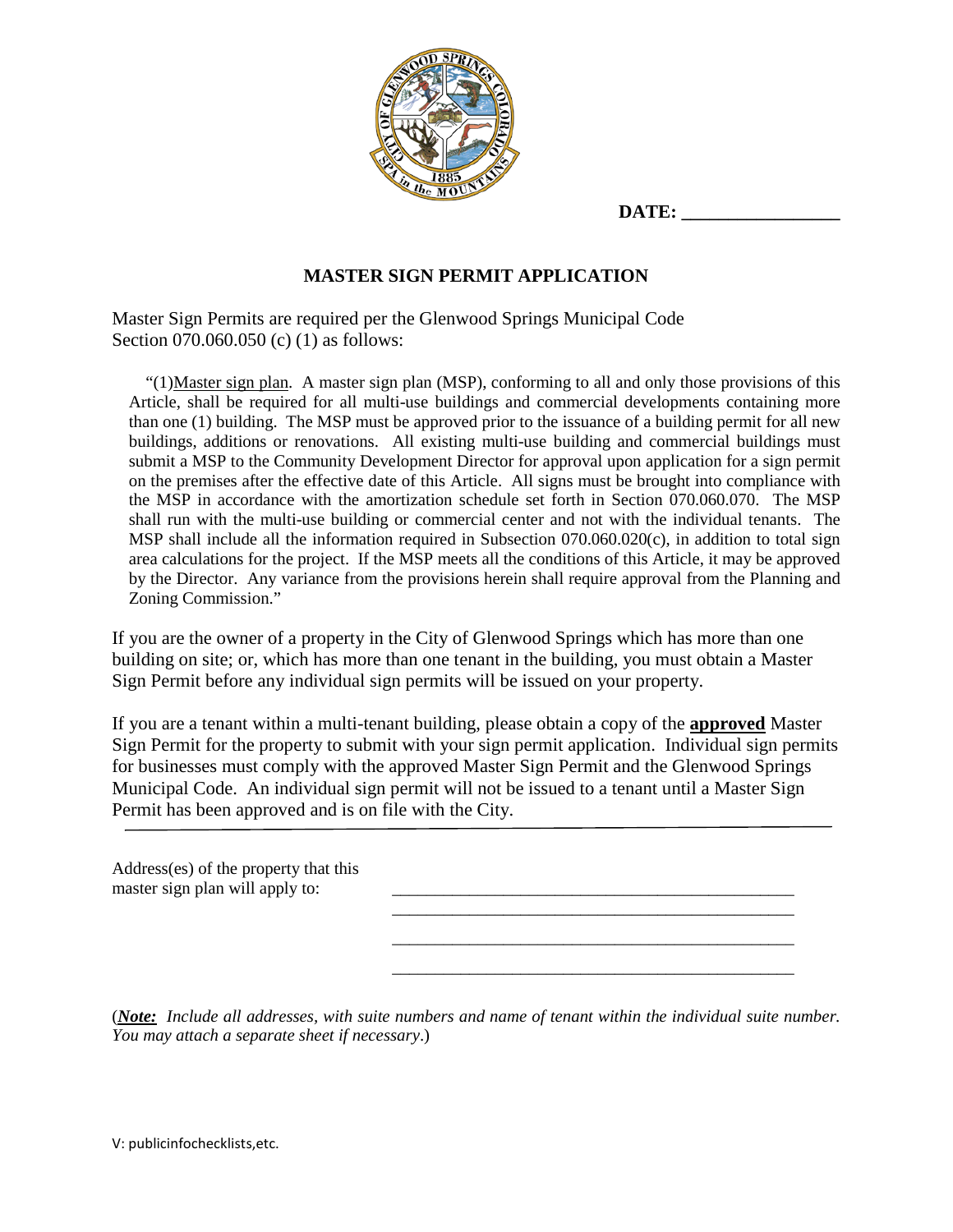If yes to the above, how many buildings?

If yes, you will need to provide the information requested below for each building on site.

## **REQUIRED ATTACHMENTS:**

- **EXECUTE:** 1. Scaled floor plans for each floor within each building clearly labeled with suite numbers to correspond to the list of addresses provided above.
- \_\_\_\_\_\_\_\_ 2. Building elevations for those sides of the building that qualify as a "building frontage," as defined below. (*Plans must be drawn to scale. If plans are not available, a photograph of each side of the building appropriately labeled as north, south, east or west may be submitted. Each photograph must indicate what the length is of the side of the building that is depicted in the photograph.)*

*Building frontage* means the horizontal, linear dimension of that side of a building that abuts a street, parking area, mall or other circulation area open to the general public **and** that has either a main window display of the business or a public entrance to the building.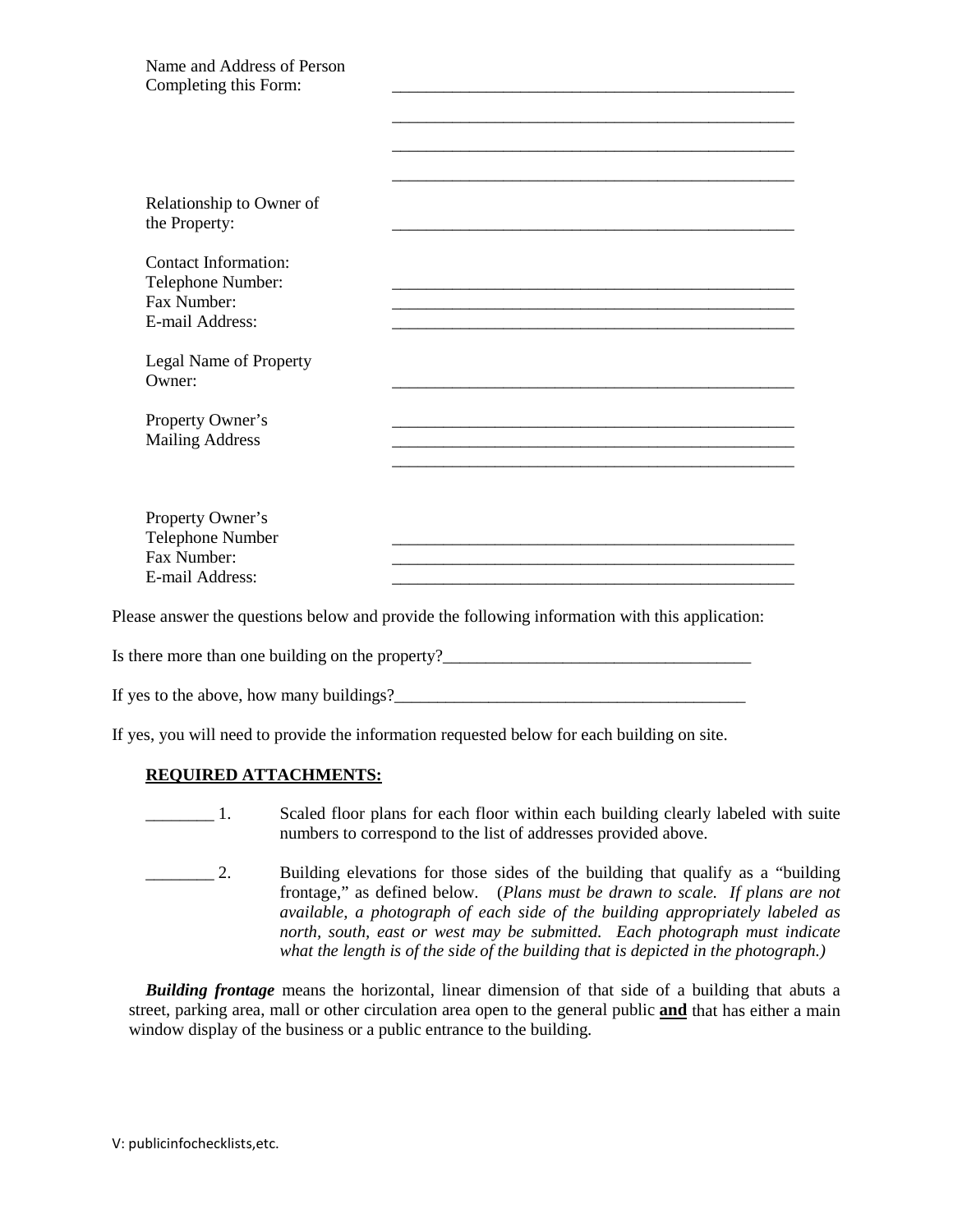## **ATTACHED SIGNAGE CALCULATION:**

Attached signage is only allowed on that side of a building that qualifies as a "building frontage" per the definition above. Multi-tenant buildings are allowed 2 square feet of signage per each building frontage.

Alley frontages: Businesses that front and have sole access on an alley or public walkway/path shall be allowed a total sign area equal to the allowed sign area for the alley building frontage. Businesses that have secondary public entrance on an alley or public walkway/path shall be allowed 0.2 square feet of sign area per lineal foot of building frontage in the alley.

The method for calculating attached signage is as follows:

#### **STEP 1: List Frontage (i.e. North, South, East, West)**

| maximum total of attached signage on this wall.<br>$x 2 =$<br>(List qualifying building frontage dimension. <b>Example:</b> north frontage at 75 ft.) |
|-------------------------------------------------------------------------------------------------------------------------------------------------------|
| ( <i>List qualifying building frontage dimension</i> .)                                                                                               |
| ( <i>List qualifying building frontage dimension</i> .)                                                                                               |
| (List qualifying building frontage dimension.)                                                                                                        |

## **STEP 2: Identify which tenant space with the largest exterior building frontage.**

**(Example:** Suite 101 has exterior building frontage of 50 ft.)

#### **STEP 3: List tenant name, address, and the amount of signage that will be allocated to the tenant:**

(**Example:** Suite 101 has 50 feet of west building frontage. The owner allocates 25 square feet of signage to Suite 101 tenant. Note that the owner does not have to allocate the full amount of available signage to a tenant. *This information will be compared to the scaled floor plans provided with this application. The largest individual tenant frontage is used to determine the largest single sign that can be placed on a building façade).*

\_\_\_\_\_\_\_\_\_\_\_\_\_\_\_\_\_\_\_\_\_\_\_\_\_\_\_\_\_\_\_\_\_\_\_\_\_\_\_\_\_\_\_\_\_\_\_\_\_\_\_\_\_\_\_\_\_\_\_\_\_\_\_\_\_\_\_\_\_\_\_\_\_\_\_\_\_\_\_\_\_\_\_\_

| <b>Tenant Name</b> | <b>Address/Suite</b><br><b>Number</b> | <b>Building Frontage</b><br>(N, S, E, W) | <b>Building Frontage</b><br>(width in feet) | <b>Signage Allocation</b><br>(in square feet) |
|--------------------|---------------------------------------|------------------------------------------|---------------------------------------------|-----------------------------------------------|
|                    |                                       |                                          |                                             |                                               |
|                    |                                       |                                          |                                             |                                               |
|                    |                                       |                                          |                                             |                                               |
|                    |                                       |                                          |                                             |                                               |
|                    |                                       |                                          |                                             |                                               |
|                    |                                       |                                          |                                             |                                               |
|                    |                                       |                                          |                                             |                                               |

## **I AUTHORIZE THE ABOVE ALLOCATION OF SIGNAGE PER THIS MASTER PERMIT:**

Owner/Authorized Agent Signature Date

\_\_\_\_\_\_\_\_\_\_\_\_\_\_\_\_\_\_\_\_\_\_\_\_\_\_\_\_ \_\_\_\_\_\_\_\_\_\_\_\_\_\_\_\_\_\_\_\_\_

V: publicinfochecklists,etc.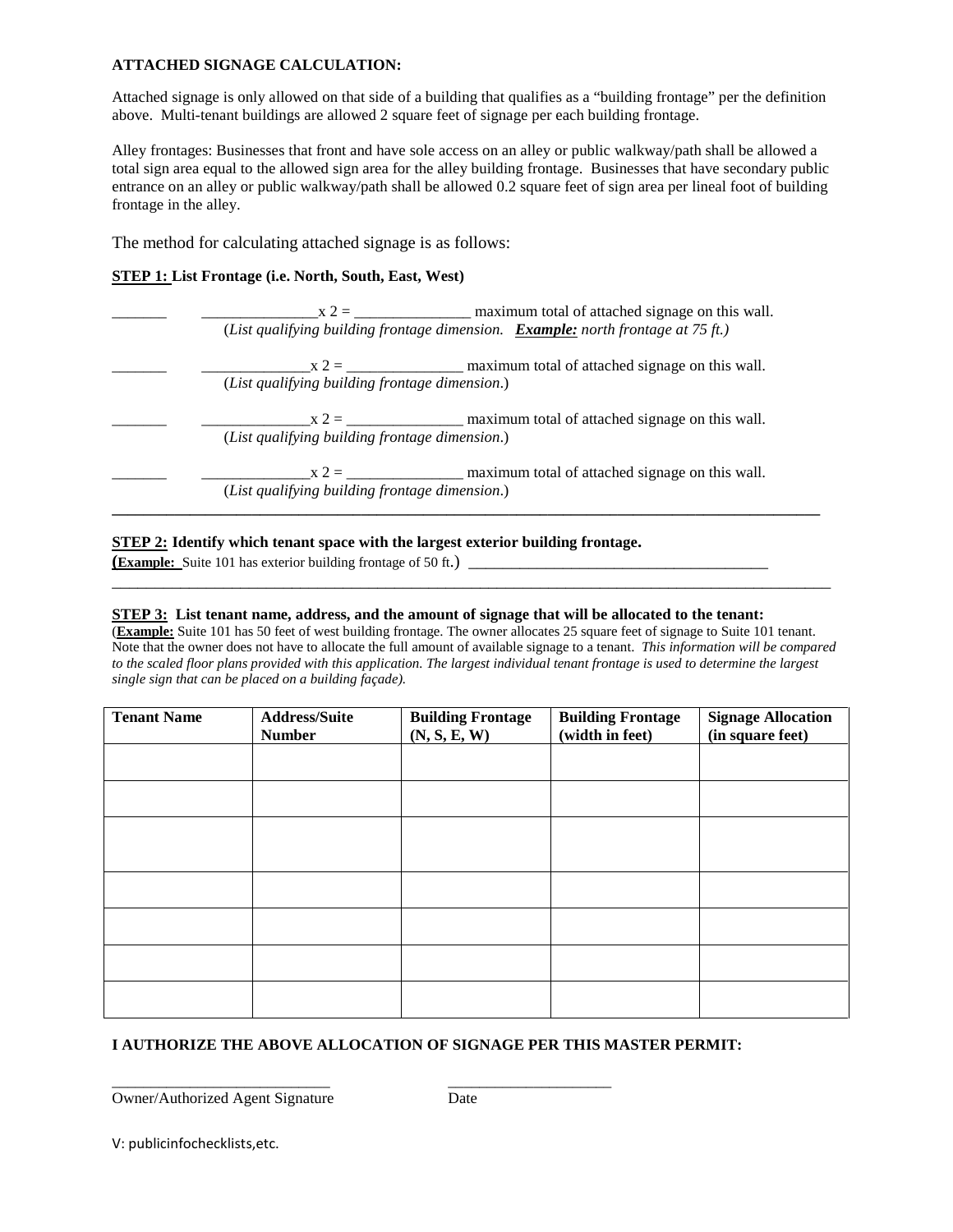The Municipal Code also allows the following signs:

Attached directory signs. An attached directory sign may include a building or development name, address and individual business names and logos, and may be a wall sign or projecting sign, subject to the following:

- 1. Number. There shall be not more than one (1) attached directory sign per entrance of a multi-tenant building
- 2. Area. The maximum allowed area of an attached directory sign shall not be debited against total allowable sign area for attached signs and shall be subject to the following:

| Overall sign area:                | 2 square feet of sign area per business served<br>directly by that entrance, to a maximum of 20<br>square feet. |
|-----------------------------------|-----------------------------------------------------------------------------------------------------------------|
| Individual business sign<br>area: | $1\frac{1}{2}$ square feet of sign area for each business.                                                      |

## **DETACHED SIGNAGE:**

The Glenwood Springs Municipal Code limits detached signage to one sign per property. Different sign districts allow different types of detached signs.

Do your intend to have detached signage on your property?

What type of detached sign do you anticipate?

(*Please verify with a staff member of the Community Development Department the types of detached signs that are allowed for the sign district in which your property is located. Before a sign permit can be issued for a detached sign, the owner will need to designate in writing, which business on the site will be allowed to display advertising on a detached sign.)*

**Sandwich Board Signs –** Only one (1) sandwich board sign is allowed per property, regardless of the number of tenants on a property. Sandwich boards are only permitted in the Downtown South and Downtown North Districts.